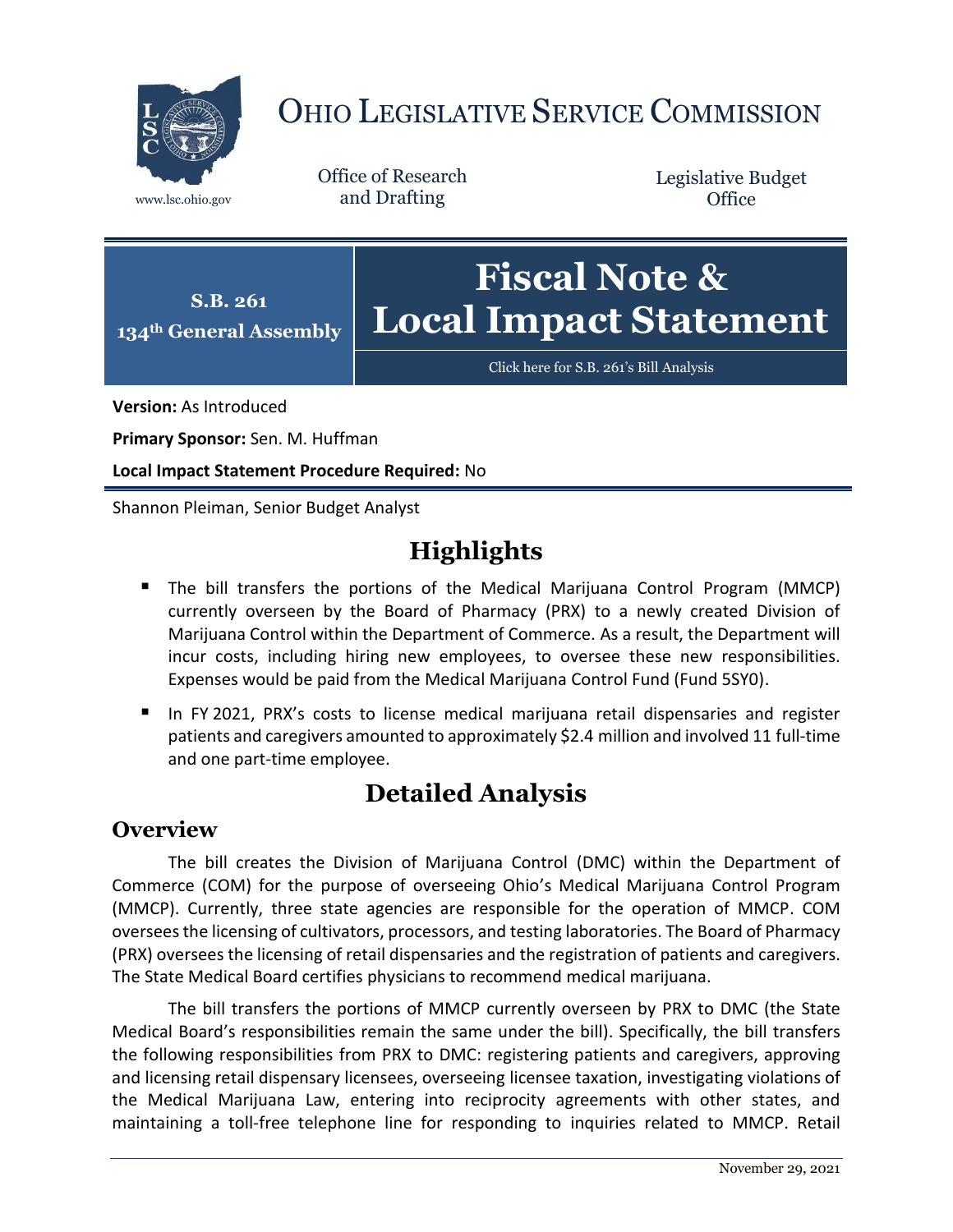dispensaries will continue to submit required information regarding medical marijuana dispensed to a patient to PRX under the bill. The bill declares that on the completion of the transfer, MMCP in PRX is abolished. Consequently, the bill will increase costs for COM but eliminate the majority of costs for PRX as explained in more detail below.

### **Fiscal effect**

The bill will increase costs for COM to oversee the transferred MMCP responsibilities that are currently under PRX. In FY 2021, PRX's MMCP expenses amounted to approximately \$2.4 million under the Medical Marijuana Control Fund (Fund 5SY0) line item 887613, Medical Marijuana Control Program. This line item currently supports the following 11 full-time employees and one part-time employee under its MMCP: (1) Deputy Director 5, (2) Attorney 5, (3) Attorney 4, (4) two Program Administrator 2s, (5) Administrative Professional 3, (6) Pharmacy Board Regional Supervisor, (7) four Pharmacy Board Agents, and (8) a part-time Program Administrator 3.

COM anticipates it will need to hire the same number of employees to perform ongoing dispensary oversight and patient and caregiver registration. However, the bill contains other provisions which may require additional staff. These provisions include: (1) expanding the types of medical conditions that are eligible for treatment with medical marijuana, (2) requiring DMC to endeavor to achieve a ratio of at least one licensed retail dispensary per 1,000 registered patients up to the first 300,000 registered patients and then adding additional retail dispensaries on an as-needed basis, and (3) establishing a new cultivator license category called "stand-alone processors." Taken together, these provisions may increase the number of registered patients and caregivers, licensed retail dispensaries, and licensed cultivators regulated under DMC and necessitating additional staff. In addition to increasing the scope of MMCP, the bill requires PRX and COM to collaborate on conducting an equity study of the medical cannabis industry and the medical cannabis market to determine whether there is a compelling interest to implement remedial measures to assist minorities and women in the medical cannabis industry.

Expenses incurred by COM will be paid under Fund 5SY0 line item 800650, Medical Marijuana Control Program, which is currently used to cover ongoing MMCP administrative costs. In FY 2021, expenses under this line item amounted to approximately \$3.6 million. Any costs incurred by COM for its ongoing MMCP operations as well as those the agency takes on under the bill will most likely be offset from application, registration, and license fees deposited into Fund 5SY0. Fund 5SY0 is funded by the following sources: (1) fees collected by PRX to register patients and caregivers and to issue licenses to medical marijuana retail dispensaries, and (2) fees collected by COM to issue licenses to medical marijuana cultivators, processors, and testing laboratories. The table below displays current license and registration fees charged by COM and PRX. It also shows the current number of licensees and registrants as of October 26, 2021.<sup>1</sup>

 $\overline{a}$ 

<sup>&</sup>lt;sup>1</sup> <https://medicalmarijuana.ohio.gov/Documents/ProgramUpdate/program%20update.pdf> (accessed November 23, 2021).